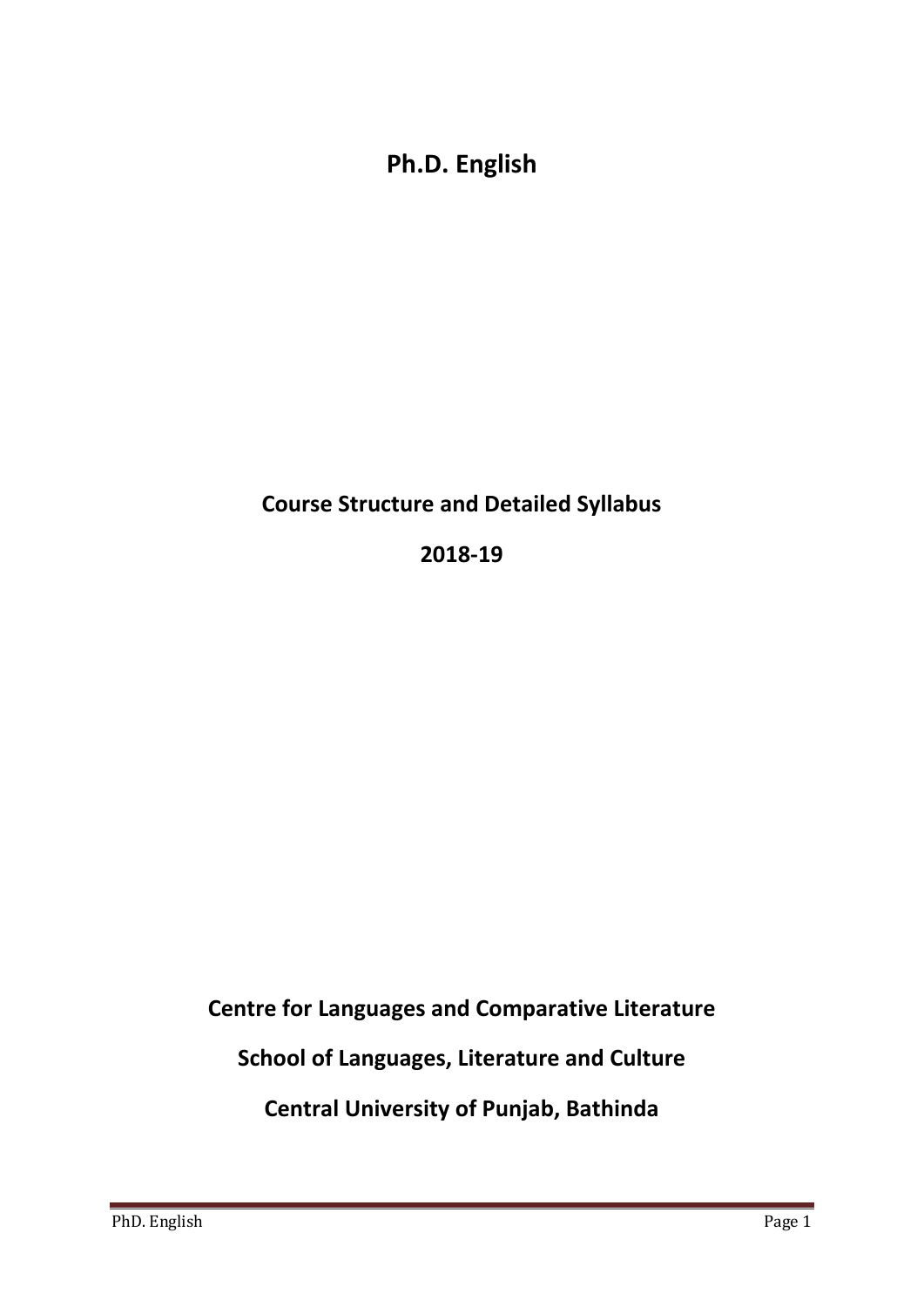# **Centre for Languages and Comparative Literature**

## **COURSE STRUCTURE**

# **PhD. in English**

| S.               | Ty            | Course          | <b>Course Title</b>                                                         | L | T            | $\mathbf P$ | Cr             | A  | B  | $\mathsf{C}$ | D  | E   |
|------------------|---------------|-----------------|-----------------------------------------------------------------------------|---|--------------|-------------|----------------|----|----|--------------|----|-----|
| No               | pe            | Code            |                                                                             |   |              |             |                |    |    |              |    |     |
| 1.               | $\mathbf{F}$  | <b>ENG.701</b>  | Research<br>Methodology<br>Computer<br>and<br>Applications                  | 3 | $\mathbf{1}$ |             | $\overline{4}$ | 25 | 25 | 25           | 25 | 100 |
| 2.               | $\mathbf{F}$  | <b>ENG.701P</b> | Research<br>Methodology<br>Computer<br>and<br><b>Applications Practical</b> |   |              | 2           | 1              | 10 | 5  | 5            | 5  | 25  |
| 3.               | $\mathcal{C}$ | <b>ENG.702</b>  | Cultural<br>Contemporary<br>and Literary Theories                           | 3 | 1            |             | $\overline{4}$ | 25 | 25 | 25           | 25 | 100 |
| $\overline{4}$ . | E             |                 | Elective*                                                                   | 3 | 1            |             | $\overline{4}$ | 25 | 25 | 25           | 25 | 100 |
| 5.               | $\mathcal{C}$ | <b>ENG.700</b>  | Seminar                                                                     |   | 3            |             | 3              |    | 25 | 25           | 25 | 75  |
|                  |               |                 | Total                                                                       | 8 | 7            | 2           | 16             |    |    |              |    | 400 |

Elective Courses:

- ENG. 703: **Indian Drama (Alpna Saini)**
- ENG. 704: **American Literature and Thought (Dinesh Babu P.)**
- ENG. 705: **Feminist Theory and Literature (Shahila Zafar)**

ENG.706: **Semantics (Ramanpreet Kaur)**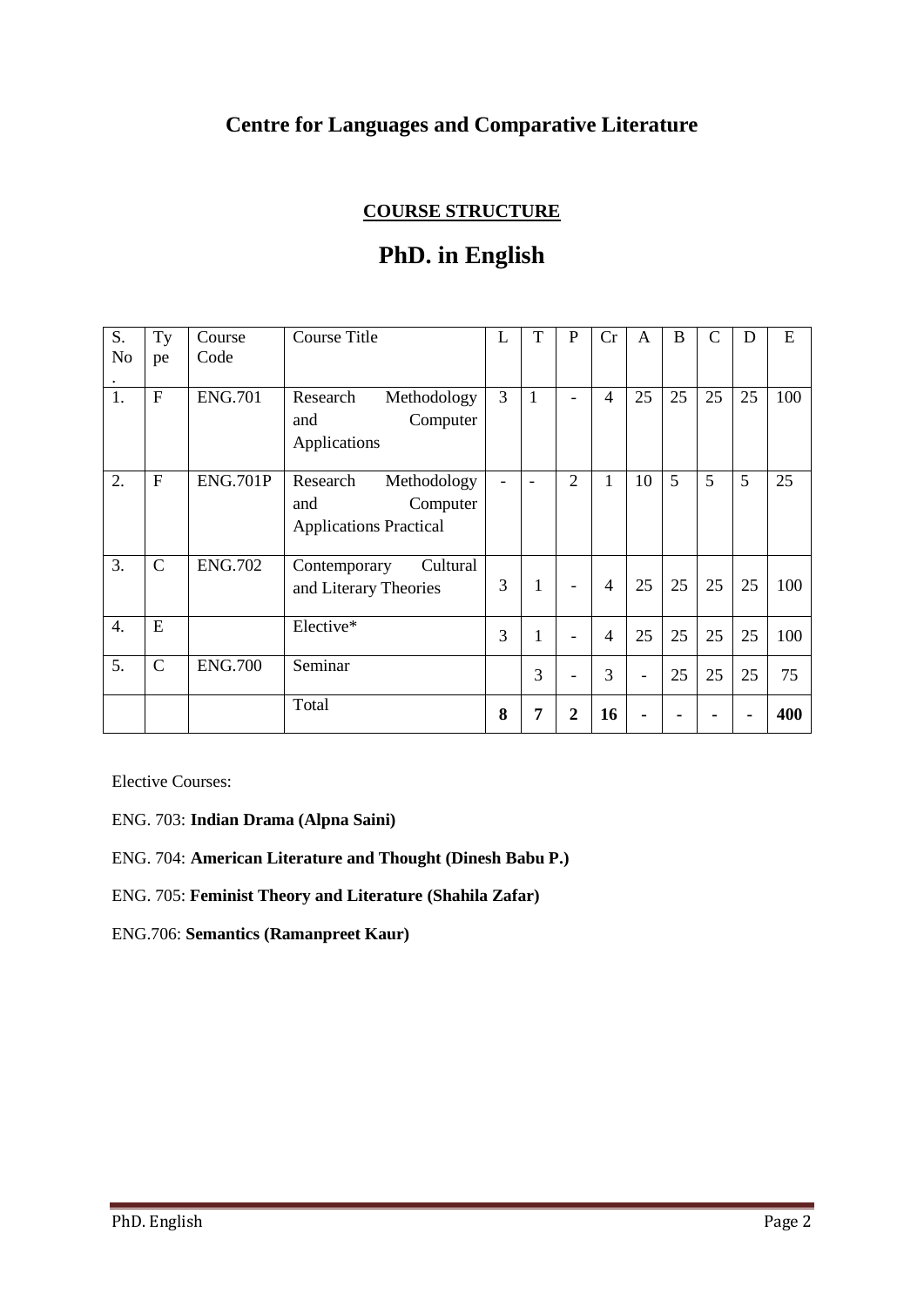## **Detailed Syllabus**

| ENG.701: Research Methodology and Computer Applications. Credit $\Box$ |  |
|------------------------------------------------------------------------|--|
| Hours: 4.                                                              |  |

## **Unit I**

General principles of research: Meaning and importance of research, critical thinking, formulating hypothesis and development of research plan, review of literature, interpretation of results and discussion.

Library: Classification systems, e-Library, reference management, web-based literature search engines.

Research and Academic Integrity: Copyright issues, Conduct of ethical research, Plagiarism in research.

## **Unit II**

Mechanics of writing: Format, language and style in research publications (MLA format)

Research methods in literature/literary research: archival, personal narratives, oral history, visual methodologies, discourse analysis, ethnographic methods, textual analysis, creative writing, ICT

## **Unit III**

Fundamentals of computers: Introduction to Computer Hardware and Software, Microsoft Windows, Number system

MS Office: Word, Excel and PowerPoint

## **Unit IV**

World Wide Web: Origin and concepts, Browsers and E-mail, Searching the internet Publishing: Formatting of research papers/dissertation, DTP and Web publishing, Regional Languages and Computers: An overview

## **ENG.701P: Research Methodology and Computer Applications - Practical. Credit Hours: 1.**

Following is an indicative list of practicals, more can be added as per requirement:

- Creating bibliography using MLA style
- Using library and its various facilities
- Parts of Computer
- Basics of Microsoft Windows and Microsoft Office
- Detailed study of MS-Word, Excel and PowerPoint
- Creating table of contents, index, citations
- Using internet for literary research
- Introduction to font systems and typing in concerned language(s)

#### **Suggested Books**

Anderson, Jonathan and Millicent Poole, *Assignment and Thesis Writing*, New Delhi: Wiley India Pvt. Ltd.

 $L$   $T$   $P$   $Cr$  $2$  1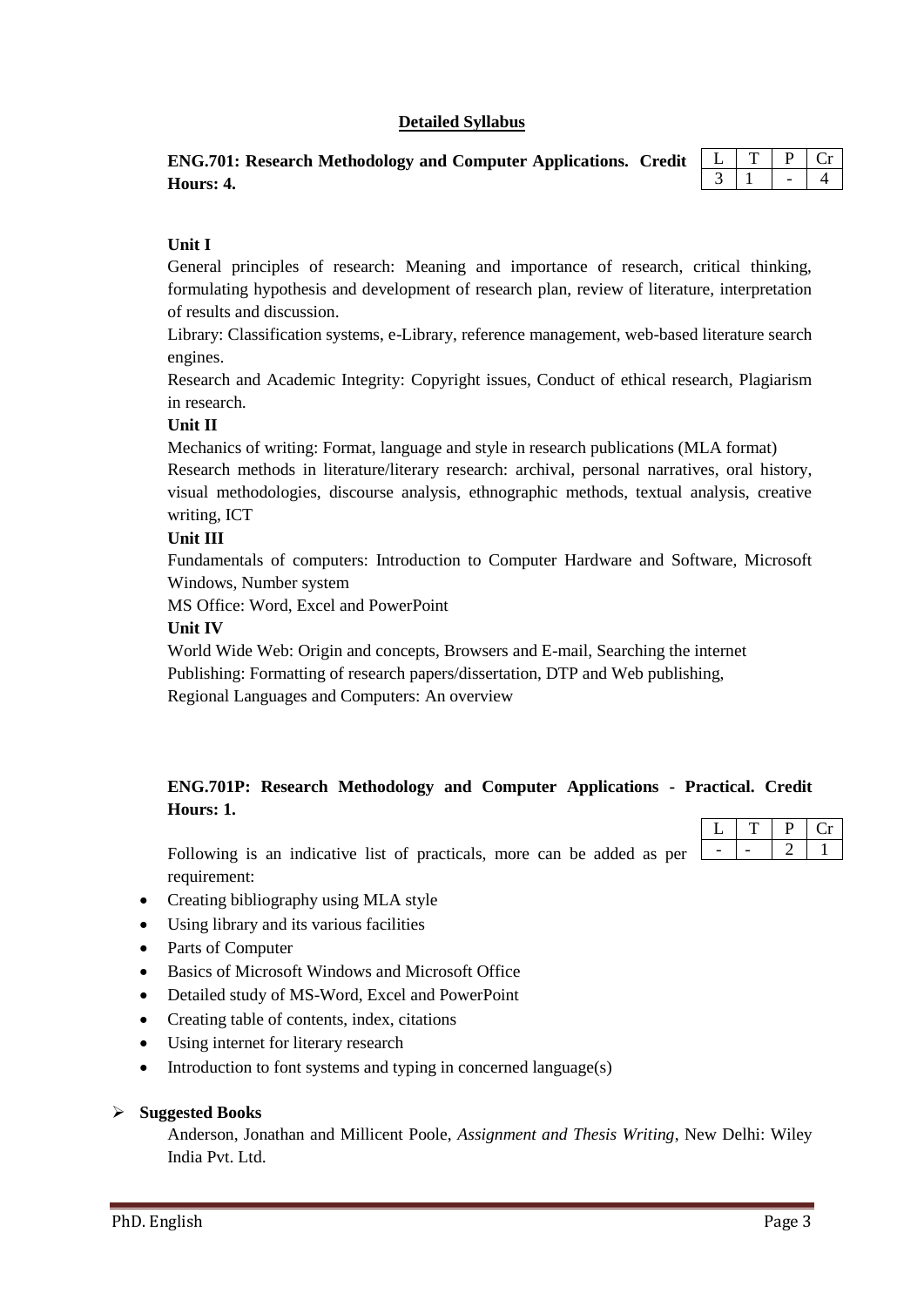Chindhade, Shirish, and Ashok Thorat, *An Introduction to Research: The Rudiments of Literary Research*, New Delhi: Foundation Books.

Correa, Delia Da Sousa and W.R. Owens, eds. *The Handbook to Literary Research*, Oxon: Routledge.

Eliot, Simon and W.R. Owens, eds. *A Handbook to Literary Research*, 2nd ed. Oxon: Routledge.

Ember, Carol R., and Melvin Ember*, Cross-Cultural Research Methods*, 2nd ed. Lanham: Altamira.

Goddard, Wayne, and Stuart Melville, *Research Methodology – An Introduction*, 2nd ed. Lansdowne: JUTA.

Griffin, Gabriele. *Research Methods in English Studies*. Edinburgh University Press,

Harner, James L., Literary Research Guide, 5th ed. New York: MLA.

Kothari, C.R., Research Methodology: Methods and Techniques, 2nd ed. New Delhi: New Age International (P) Ltd. Publishers.

Seale, Clive, ed. Social Research Methods: A Reader. London: Routledge.

Lambert Joan and Loyce Cox, *Microsoft Word 2013: Step by Step*, PHI Learning Pvt. Ltd. Delhi.

Melton Beth et. al., *Microsoft Office Professional 2013: Step by Step*, PHI Learning Pvt. Ltd. Delhi.

Norton, Peter. *Introduction to Computers*, 7<sup>th</sup> Ed. McGraw Hill Edu. Pvt. Ltd., New Delhi.

Parekh, Ranjan. *Principals of Multimedia*, Tata McGraw Hill Edu. Pvt. Ltd., New Delhi.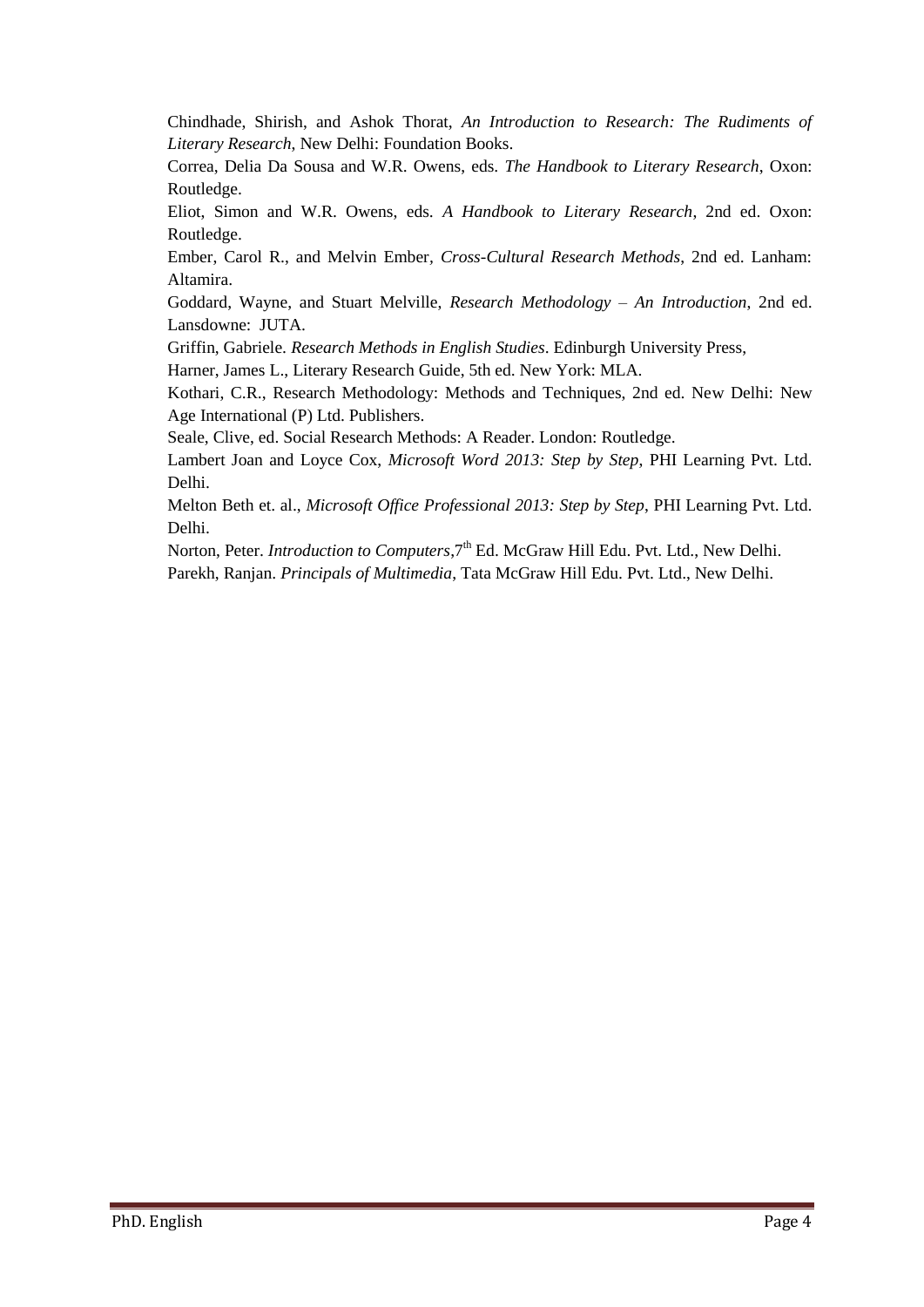## **ENG.702: Contemporary Cultural and Literary Theories.**

#### **Course Objectives**

- The objectives of this course include developing research students' understanding of the contemporary cultural and literary theoretical positions through critical texts conveying the perceptions and perspective of the  $20<sup>th</sup>$  and 21 century cultural and literary appreciation.
- This course will give research students an idea of the multiple, complex and antagonistic theoretical perspectives present in the contemporary cultural and literary thoughts

## **Unit I: 15 Hours**

## **Texts for Intensive Reading:**

- 1) **Michel Foucault.** What is an Author**?**
- 2) **Roland Barthes.** The Death of the Author
- 3) **Judith Butler.** "Performative Acts and Gender Constitution: An Essay in Phenomenology and Feminist Theory"

#### **Unit II: 15 Hours**

- 4) **Jacques Lacan**. The Agency of the Letter in the Unconscious, or Reason Since Freud
- 5) **Stuart Hall.** Cultural Identity and Diaspora
- 6) **Alan Sinfield and Jonathan Dollimore.** "Foreword" and "Introduction" in *Political Shakespeare. New Essays in Cultural Materialism*

## **Unit III: 15 Hours**

- 7) **Raymond Williams.** The Analysis of Culture
- 8) **Glen A. Love.** Revaluing Nature: Towards an Ecological Criticism
- 9) **Bill Ashcroft, Gareth Griffiths and Helen Tiffin.** Post-Colonial Reconstructions: Literature, Meaning and Value

#### **Unit IV: 15 Hours**

- 10) **Ilaiah, Kancha.** Towards Dalitization of the Nation
- 11) *Devi, G. N. "Introduction" After Amnesia: Tradition and Change in Indian Literary Criticism*  12) *Aijaz Ahmad. Literary Theory and "Third World Literature."*

#### **Suggested Readings:**

*Ahmad, Aijaz. In Theory. New Delhi: OUP, 1992.* 

- *Devi, G. N. After Amnesia: Tradition and Change in Indian Literary Criticism. Michigan: Orient Longman, 1995.*
- Glotfelty, Cheryll and Harold Bloom. *The Ecocriticism Reader: Landmarks in Literary Ecology*. Athens: University of Georgia P, 1996.
- Ilaiah, Kancha. *The Weapon of the Other: Dalitbahugan Writings and the Remaking of the Indian Nationalist Thought.* New Delhi: Longman, 2010.
- Kumar, Raj. *Dalit Personal Narrative: Reading Caste, Nation and Identity*. Hyderabad: Orient Blackswan, 2010.

*Lane, Richard J. ed. Global Literary Theory: An Anthology. London: Routledge, 2013.*

*Leitch, Vincent B., ed. The Norton Anthology of Theory and Criticism. London: Norton, 2010.*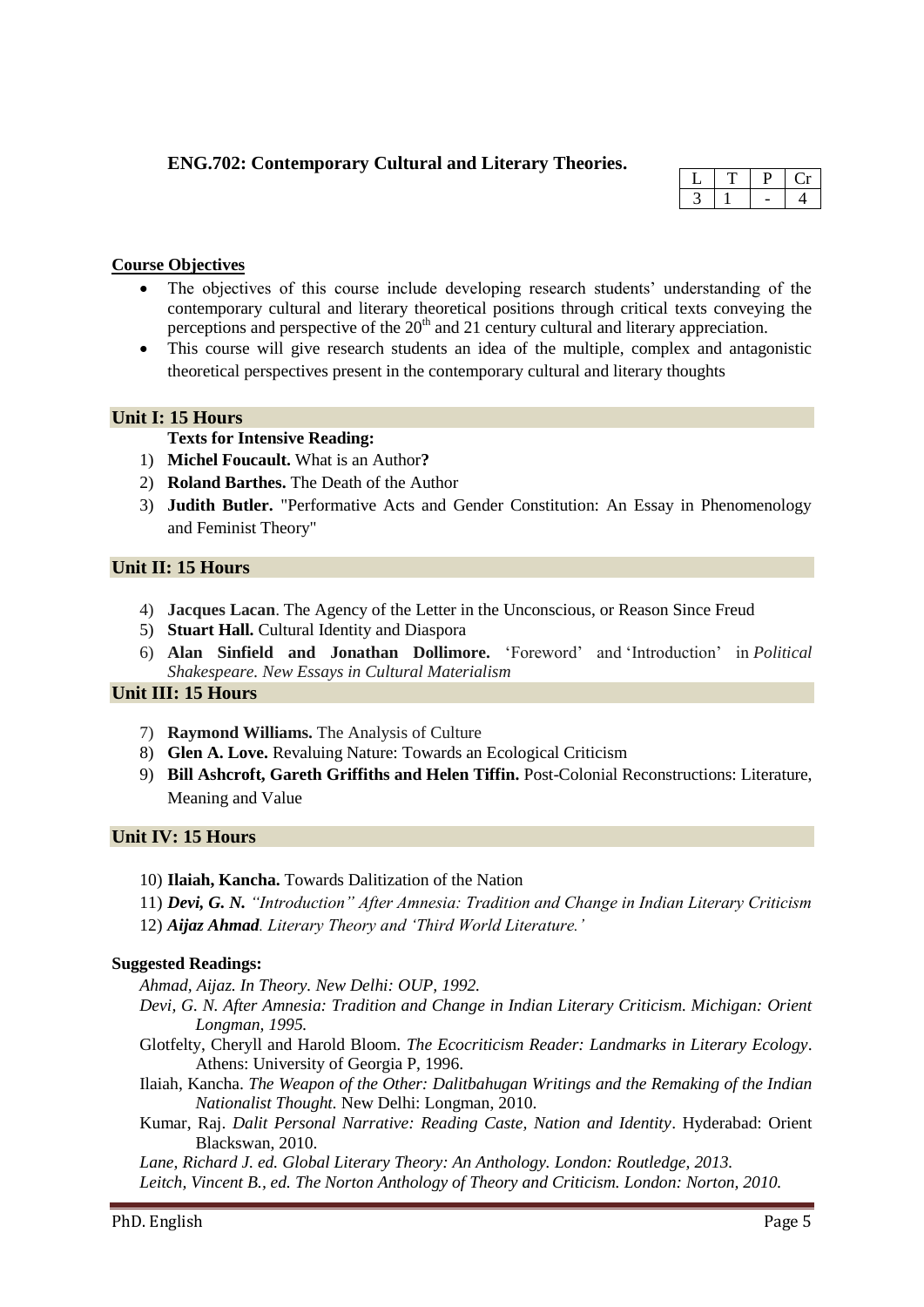*Rutherfold, Jonathan, ed. Identity: Community, Culture, Difference. London: Lawrence and Wishart, 1990.* 

*Stam, Robert. Film Theory: An Introduction. Malden, Massachusetts & Oxford: Blackwell, 2000.*  Walder, Dennis, ed. *Literature in the Modern World*. New York: OUP, 2004.

#### **ENG.703: Indian Drama.**

#### **Course Objectives**

To acquaint the researchers with the seminal texts and basic concepts of Indian Drama and its critiques, necessary for the critical study of Vernacular and English language drama of Indian sub-continent under the Comparative Literature discipline

#### **Unit I: 15 Hours**

History of drama in India beginning from Bhäsa to the present day, sub-genres of drama, devices of drama, poetics and theory of drama,

#### **Unit II: 15 Hours**

A study of Bharata"s *Natyashastra*, Aristotle"s *Poetics* and Brecht"s theory of Epic Theatre,

#### **Unit III: 15 Hours**

Innovative and thematic turns in Indian drama, use of myth and history in Indian drama, politically, socially or ideologically charged drama.

#### **Unit IV: 15 Hours**

Special study of one text of any two playwrights out of the following (To be taken up in the Tutorial):

Badal Sircar; Mohan Rakesh; Girish Karnad; Vijay Tendulkar; Mahesh Dattani; Satish Alekar; Mahesh Elkunchwar; Manjula Padmanabhan

#### **Suggested Readings:**

Aristotle. *Poetics*. Trans. S.H. Butcher. New York: Dover Publications Inc., 1997.

- Babu, M. Sarat. *Indian Drama Today: A Study in the Theme of Cultural Deformity*. New Delhi: Prestige Books, 1997.
- Benegal, Som. *A Panorama of Theatre in India*. New delhi: Popular Prakashan, 1967.
- Bhatia, Nandi, Ed. *Modern Indian Theatre: A Reader*. New Delhi: Oxford University Press, 2009.
- Brook, Peter. *The Empty Space*. New York: Touchstone, 1968.
- Brecht, [Bertolt.](http://www.amazon.co.uk/Bertolt-Brecht/e/B000AR9PKY/ref=ntt_athr_dp_pel_1/280-4124578-7014667) *Brecht on Theatre: The Development of an Aesthetic* Trans. John Willett. New York: Hill & Wang, 1994.
- Dharwadker, Aparna. *Theatres of Independence*. New Delhi: Oxford University Press, 2005.
- Gowda, H.H. Anniah. *Indian Drama and Collection of Papers*. Mysore: Prasaranga University of Mysore, 2001.
- Mason, Bim. *Street Theatre and Other Outdoor Performance*. London and New York: Routledge, 2005.
- Pandey, Sudhakar, and Freya Barua, Ed. New *Directions in Indian Drama*. Delhi: Prestige Books, 1994.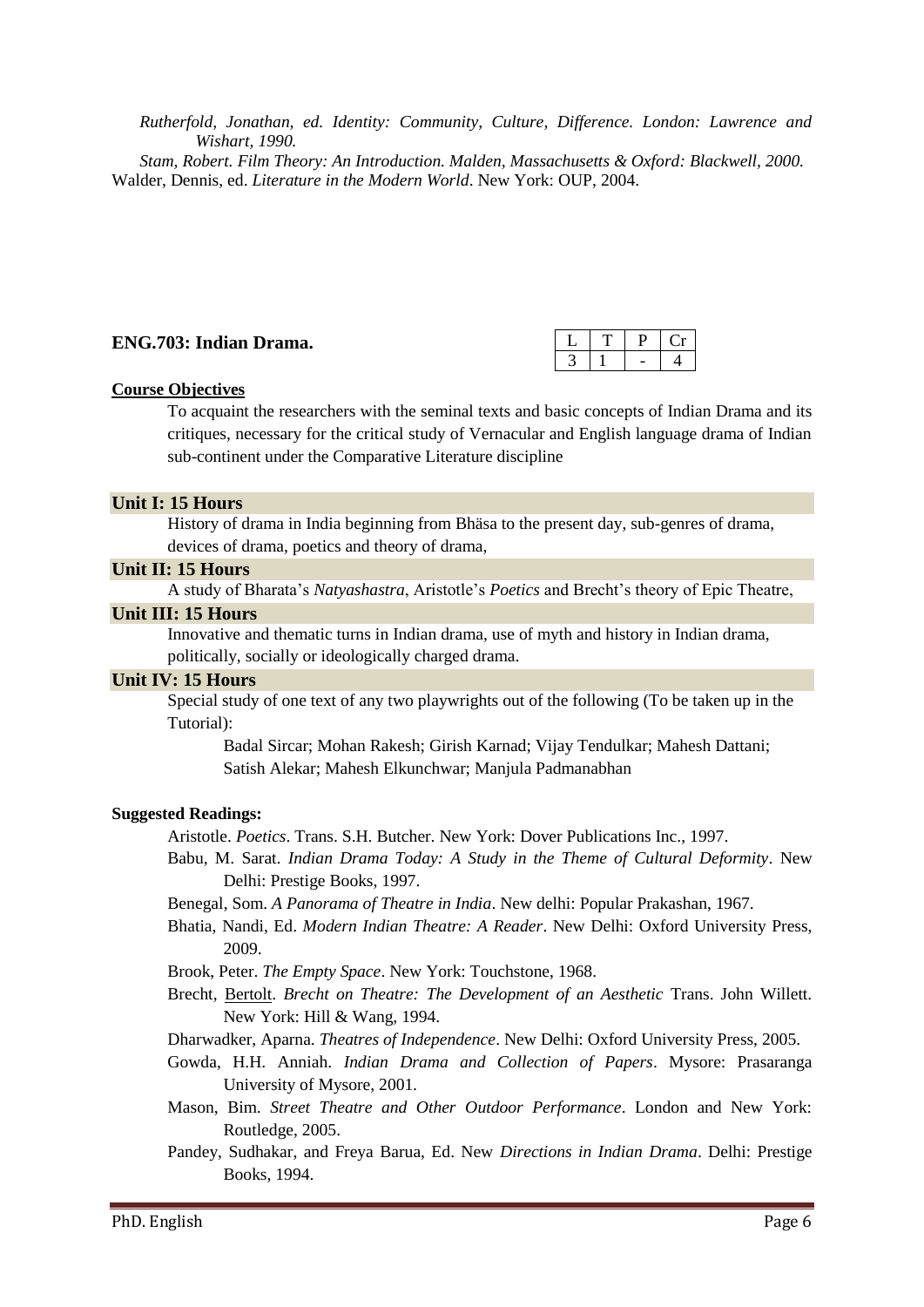- Pandey, Sudhakar and Freya Taraporewala, Ed. *Contemporary Indian Drama*. New Delhi: Prestige Books, 1990.
- Patil, Prabhakar, Ed. *Myth and Tradition in India*. New Delhi: BPI (India) Pvt. Ltd., 2004.
- Prasad, Amarnath, and Saryug Yadav, Ed. *Studies in Indian Drama in English*. Bareilly: Prakash Books, 2003.
- Reddy, K. Venkata, and R. K. Dhawan, Ed. *Flowering of Indian Drama: Growth and Development*. New Delhi: Prestige Books, 2004.
- Talwar, Urmil, and Bandana Chakrabarty, ed. *Contemporary Indian Drama: Astride Two Traditions*. Jaipur: Rawat Publications, 2005.

Vatsyayan, Kapila. *Bharata: The Natyashastra*. New Delhi: Sahitya Akademi, 1996.

---. *Traditional Indian Theatre: Multiple Streams*. New Delhi: National Book Trust, 1980.

## **ENG. 704: American Literature and Thought.**

#### **Course Objectives**

- To develop research students' understanding of the history and cultural progress of the Unites States of America through literature conveying the perceptions and experiences of American authors.
- To give research students an idea of the multiple, complex and internally antagonistic realities of the American people.
- To equip research students to analyze and contextualize the evolution of American culture through literature reflective of American literary periods from the Puritan era through modern times by exploring the customs and norms of each period as revealed through unique perspectives from a variety of authors.

#### **Unit I: 15 Hours**

A Short History of American Literature

#### **Unit II: 15 Hours**

Hector St John de Crevecouer. "What is an American? (Letter III).

"The American Declaration of Independence"

Ralph W, Emerson. "The American Scholar."

R. W. Emerson, "Self‐Reliance"

H. D. Thoreau, "Civil Disobedience"

Herman Melville, "Bartleby the Scrivener"

#### **Unit III: 15 Hours**

Walt Whitman. *Song of Myself (Select poems)*

Leslie Marmon Silko. *Ceremony* 

Emily Dickinson (selections)

Robert Frost (selections)

Wallace Stevens. "Peter Quince at the Clavier"

Elizabeth Bishop. "One Art"

## **Unit IV: 15 Hours**

Charlotte Perkins Gilman. "The Yellow Wallpaper" Nathaniel Hawthorne. "Young Goodman Brown" Ernest Hemingway. "Hills like White Elephants" Toni Morrison, "Rootedness: The Ancestor as Foundation"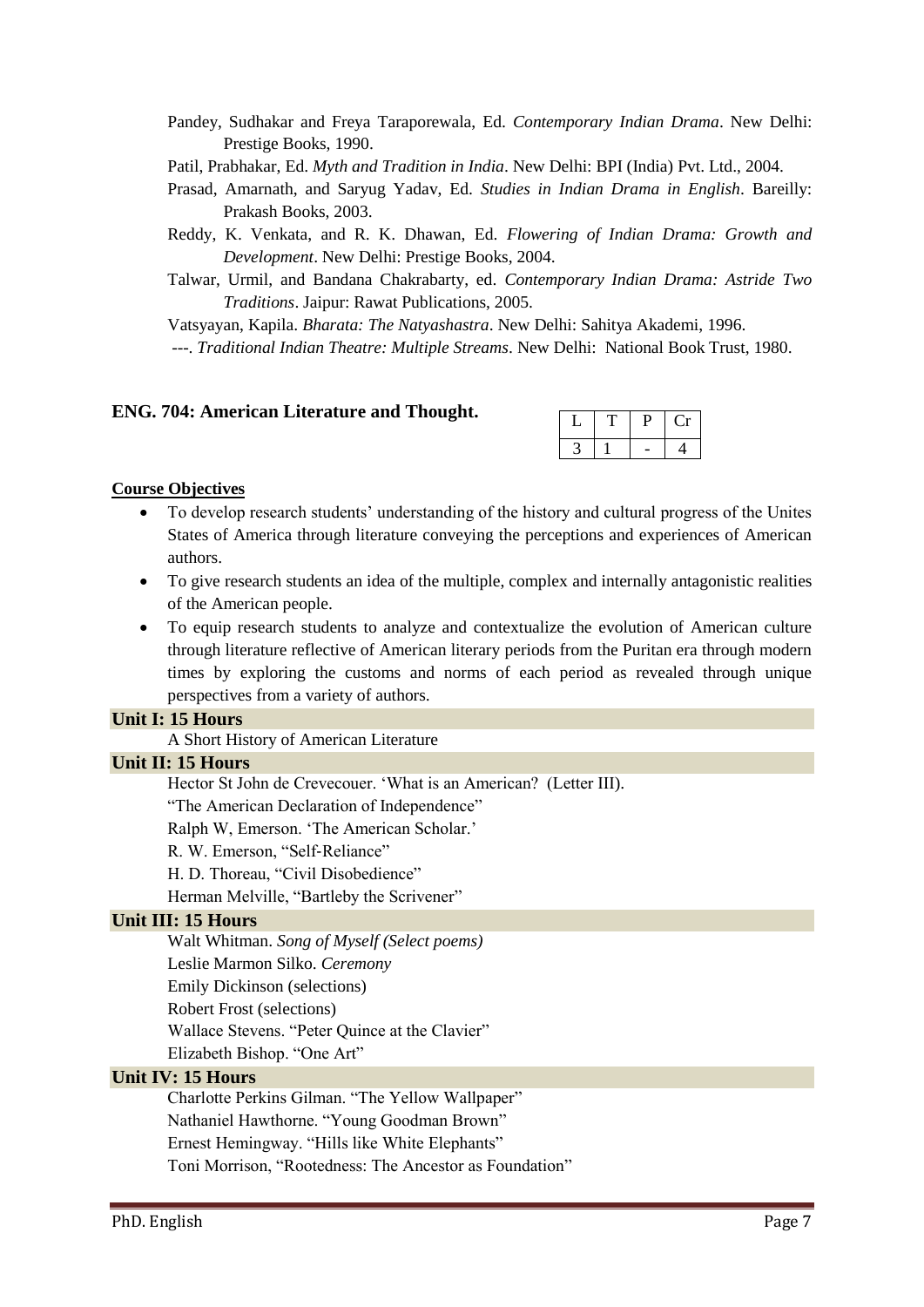Paule Marshall. "The Making of a Writer: From the Poets in the Kitchen" Edward Albee. *Who"s Afraid of Virginia Woolf*? Adrienne Cecile Rich. "Compulsory Heterosexuality and Lesbian Existence."

## **Suggested Readings:**

Bercovitch, Sacvan. Gen. Ed. *The Cambridge History of American Literature*. New York: CUP, 1999.

- Elliott , Emory, Gen. Ed. *Columbia Literary History of the United States*. New York: Columbia UP, 1988.
- Emerson, Ralph W. *The Complete Essays and Other Writings of Ralph Waldo Emerson.* New York: Random House, 1940.
- Gray, Richard, (ed). *A History of American Literature.* Maldon MA: Blackwell, 2012.
- Hughes, Langston. *Selected Poems.* New York: Random House, 1990.
- Lauter, Paul, et al. *The Heath Anthology of American Literature*. Boston, MA: Wadsworth, 2010.
- Rich, Adrienne Cecile. "Compulsory Heterosexuality and Lesbian Existence." New York: Onlywomen Press, 1980.

Silko, Leslie Marmon. *Ceremony.* New York: Penguin, 2006.

St John de Crevecouer, Hector. *Letters from an American Farmer.* Harmondsworth: Penguin, 2003.

Whitman, Walt. *Song of Myself: Source Book and Critical Edition*. Ezra Greenspan (ed). New York: Routledge, 2005.

(A detailed reading list will be given by the course instructor during the sessions)

## **ENG. 705: Feminist Theory and Literature.**

#### **Course Objectives**

- To familiarize the research students with main ideas, concepts, and concerns of feminist literary theory
- To help them discuss these theories, raise questions about them, and contextualize them within larger historical, social and cultural and literary contexts.
- To train the scholars in analyze these theories in the context of to a variety of fictional texts and help them synthesize the ideas from the course and present their own analytical arguments in writing.

## **Unit I: 15 Hours**

#### **Sex and Gender and Body**

Dani Cavallaro: "Why the Body?" Denise Riley: "Does a Sex Have a History?" Simone de Beauvoir: Introduction to *The Second Sex* Adrienne Rich: "Snapshots of a Daughter-in-Law" Selection from Sara Joseph and Devika. J: *The Masculine of Virgin*

## **Unit II: 15 Hours**

**Introduction to the Three Waves of Feminism; Major Feminist Ideologies** Mary Wollstonecraft: *A Vindication of the Rights of Woman* Virginia Woolf: *A Room of One"s Own* Elaine Showalter: *Toward a Feminist Poetics* Ann Rosalind Jones: "Inscribing Femininity: French Theories of the Feminine"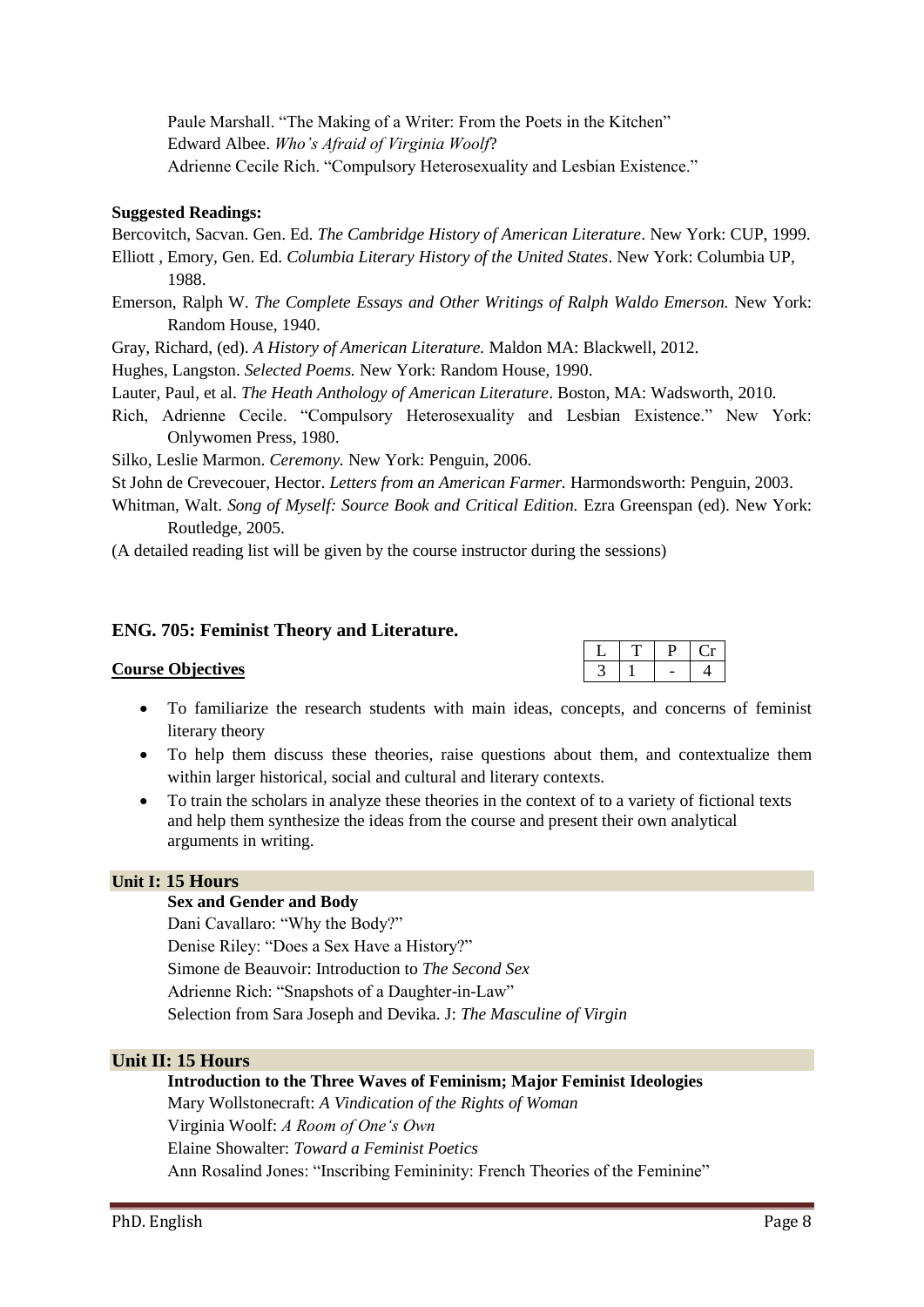Helene Cixous: "The Laugh of the Medusa"

## **Unit III: 15 Hours**

#### **Feminist Literature in India**

 Tejaswini Niranjana: "Feminism and Cultural Studies in Asia" Susie Tharu & Lalita K: *Women Writing in India* (excerpts) Ismat Chugtai: "Lihaaf"

 Mahasweta Devi: *Douloti* Imtiaz Dharker: "Purdah"

## **Unit IV: 15 Hours**

#### **Prostitution and Sex Trafficking in India**

Siddharth Kara: *Sex Trafficking - Inside the Business of Modern Slavery* Kamala Das: *A Doll for the Child Prostitute* James Levine: *The Blue Notebook* Vikas Swarup: *Slumdog Millionaire* Patricia Mccormick: *Sold*

#### **Suggested Readings:**

- Brinda Bose, *The Desiring Subject: Female Pleasures and Feminist Resistance in Deepa Mehta"s Fire*. in Indian Journal of gender studies (volume 7 Number 2 July – December 2000 Special Issue: Feminism and the Politics of Resistance) Ed. Rajeswari Sunder Rajan.
- Butler, Judith. *Undoing Gender*. New York: Routledge, 2004.
- Chandra Talpade Mohanty, *Cartographies of Struggle: Third World Women and The Politics of Feminism*. In Feminism Without Borders: Decolonizing Theory, Practicing Solidarity, Duke UP: 2004. Pp: 43-84.
- Cixous, Helene. *The Laugh of the Medusa* trans. Keith Cohen and Paula Cohen, *Signs* 1, no. 4 (1976): 875-93.
- David; Kaplan, Cora. *Genders*. Glover, London, Routledge: 2000.
- Eagleton, Mary (Ed). *A Concise Companion to Feminist Theory*, Oxford, Blackwell Publishing: 2003. Print.
- Irigaray, Luce*. This Sex Which is Not One.* New York:Cornell University Press:1985.
- Jain, Jasbir (ed). *Women in Patriarchy*, New Delhi, Rawat Publications: 2005.
- Kimmel, Michael and Amy Aronson (eds). *Men and Masculinities: A Social, Cultural, and Historical Encyclopedia*. Santa Barbara, CA: ABC-Clio Press, 2003.

Spivak, Gayatri Chakravorty. *Three Women"s Text and a Critique of Imperialism*, in Henry Louis Gates, Jr. Ed., *Race, Writing and Difference* Chicago: Chicago University Press: 1985.

- Whitehead, Stephen M., and Frank J. Barrett. (eds). *The Masculinities Reader,* Cambridge: Polity Press, 2001.
- Cavallaro, Dani. The Body for Beginners. Orient Longman: 2001.
- Collins, Patricia Hill. Black Feminist Thought: Knowledge, Consciousness, and the Politics of Empowerment. Routledge: 2000.
- Featherstone M., Hepworth M. and Turner, B. (eds).The Body: Social Process and Cultural Theory. London, Sage: 1991.
- hooks, bell. Feminist Theory: Margin to Centre. South End Press: 1984.
- Illich, Ivan. Gender. New York: Pantheon Books: 1982.
- Irigaray, Luce. This Sex Which is Not One. New York. Cornell University Press: 1985.
- Kumar, Radha. The History of Doing: An Illustrated Account of Movements for Women"s Rights and Feminism in India, 1800-1990. New Delhi: Kali for Women: 1993.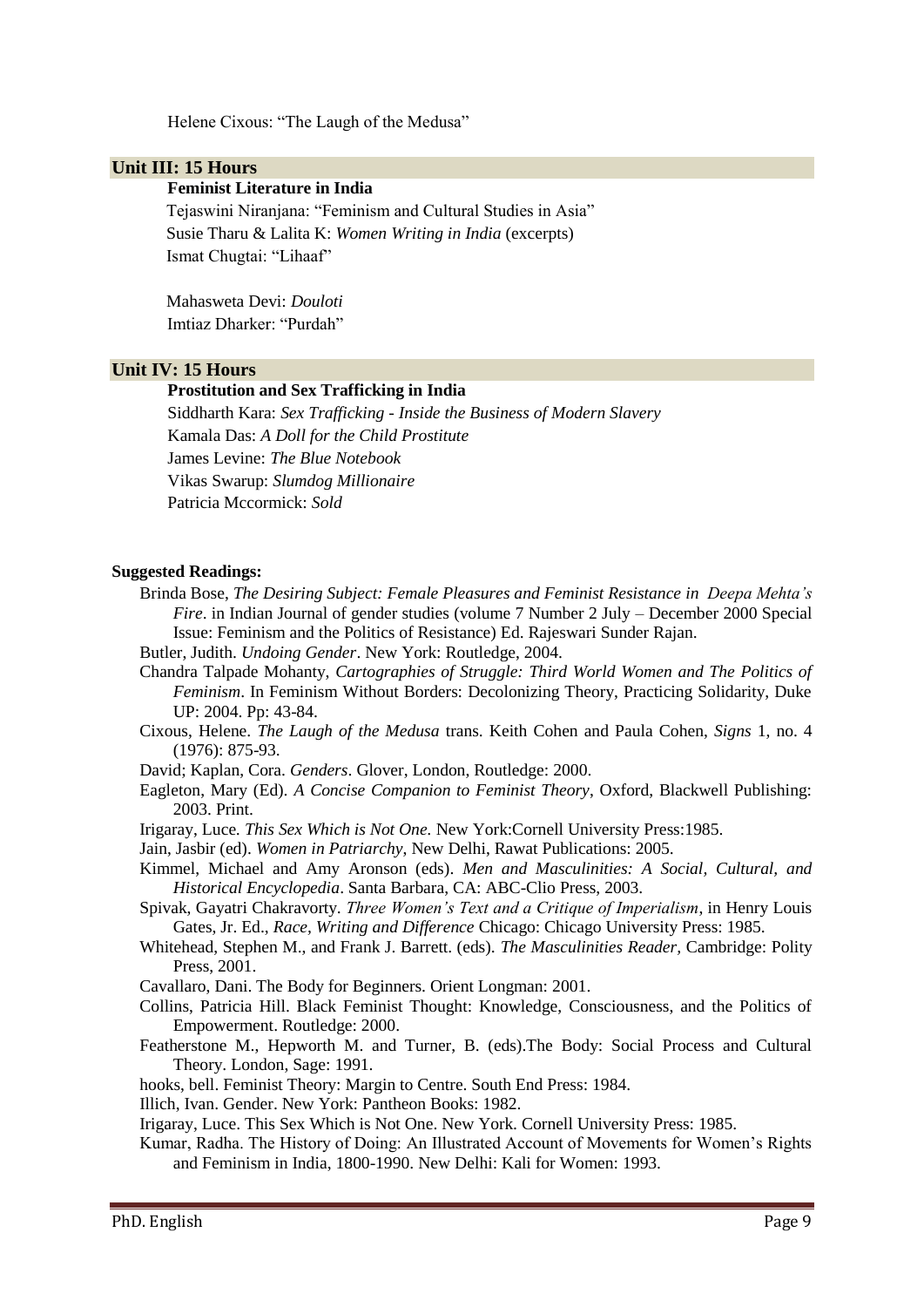Moi, Toril. I Am Not a Woman Writer: About Women, Literature and Feminist Theory Today, Feminist Theory 9.3 (December 2008), 259-71.

(A detailed reading list will be given by the course instructor during the sessions)

## **ENG.706 SEMANTICS. Credit Hours: 4**

## **Course Objectives**

- To familiarize research students' with basics of semantics and different types of meaning.
- To explain the different theories of meaning and various approaches to the study of semantics.
- To train the students with practical manifestations of semantic principles in literary and nonliterary communication
- To develop researchers understanding about various semantics approaches and their applications.

#### **Unit I 15hours**

**Nature and scope of Semantics:** Semantics and Meaning; Linguistic and non-Linguistic contexts of meaning; Types of meaning; Lexical structure and meaning: Componential analysis and its limitations; Semantic relations: synonymy, antonymy, hyponymy, meronymy; relation to propositional relations: entailment, contradiction.

#### **Unit II 15hours**

**Historical-philological Semantics:** The birth of lexical semantics- speculative etymology, the rhetorical tradition; meaning and mind (Michel Breal), context and usage (Herman Paul); classifications of semantic change.

#### **Unit III 15hours**

**Structuralist Semantics:** The Structuralist conception of meaning, lexical fields theory, componential analysis and relational semantics.

**Generativist Semantics:** Katzian semantics, tensions in generative semantics: maximal or minimal semantics, decompositional or axiomatic semantics, beyond generativist semantics.

## **Unit IV 15hours**

**Neo-Structuralist Semantics:** Elaborating the decompositional approach - natural semantic metalanguage, conceptual semantics, two-level semantics, generative lexicon; Elaborating the relational approach – Wordnet, lexical functions, distributional corpus analysis.

**Cognitive Semantics:** Prototypicality & salience, conceptual metaphor and metonymy, idealized cognitive models and frames, cognitive semantics in context.

#### **Suggested Readings:**

Aitchison, Jean. *Words in the Mind* (3rd edition). Oxford: Blackwell. 2002. Allan, Keith. *Natural Language Semantics*. Oxford: Blackwell. 2002. Austin, J.L. *How to do things with Words*(2nd edition). Oxford: clarendon Press.1976 Chierchia, Gennaro and Sally McConnell-Ginet. *Meaning and Grammar: An introduction to*